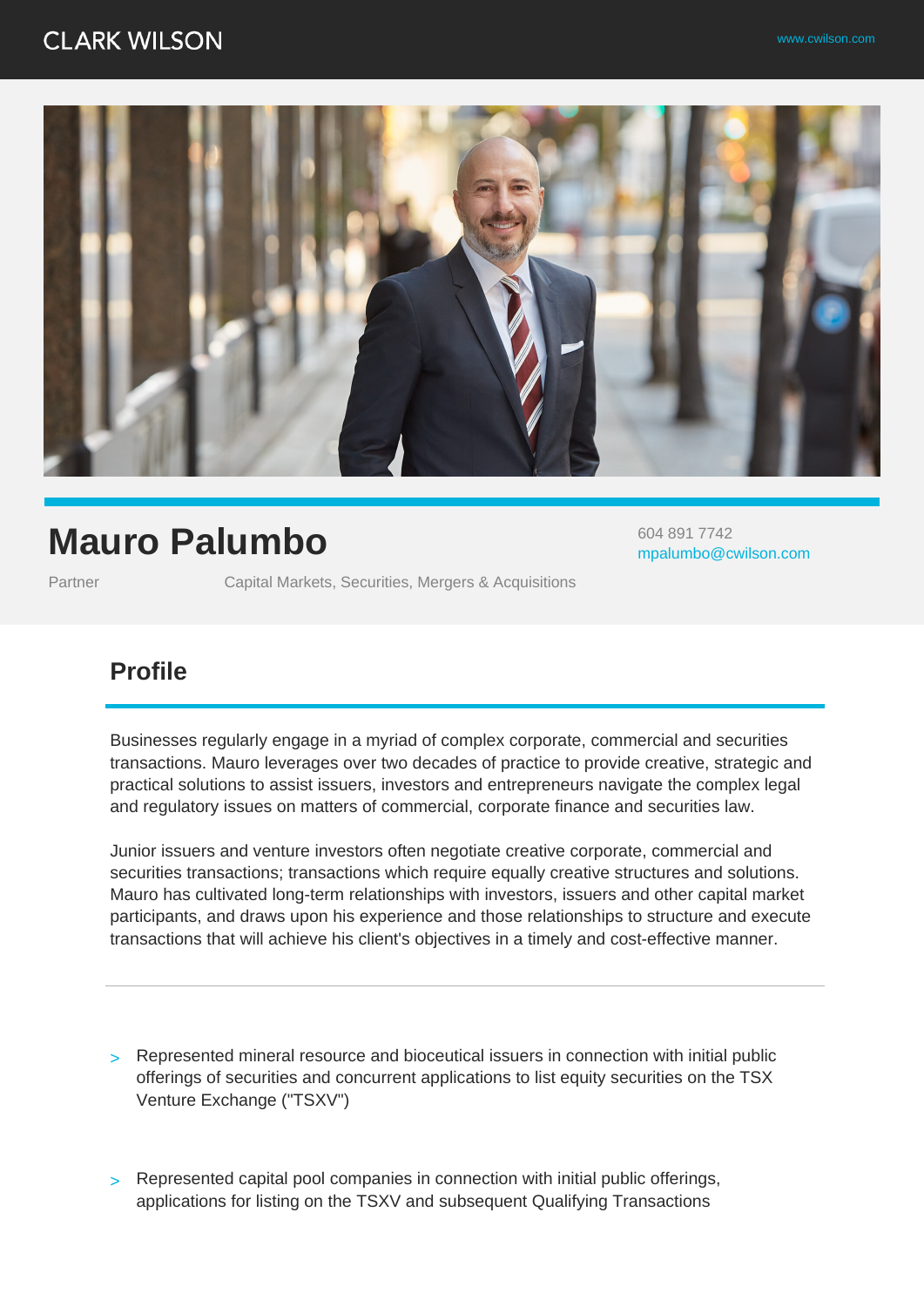> Represented the Canadian subsidiary of a U.S. investment bank, as agent's counsel, in connection with sponsorship and corporate finance transactions. Transactions included; debt and equity securities issued by companies operating in the oil and gas, pharmaceutical and hydroelectric power generation sectors

#### Additional work highlights below

Corporate finance and securities law are highly regulated fields, and completing a successful transaction often involves more than understanding and conveying the strict legal requirements to a client. Transactions undertaken in the capital markets often involve many players, and there is nuance and negotiation at every turn. Understanding what the other participants need to achieve is imperative in order to properly advise and guide a party on any such matter, and to obtain a successful result.

- > Listings on the TSXV and the Canadian Securities Exchange ("CSE")
- > Public and private debt and equity financings, including initial public offerings, secondary offerings and private placements
- > Capital Pool Company Qualifying Transactions on the TSXV
- > Mergers and Acquisitions
- > Reverse Takeovers
- > Asset acquisitions and dispositions of assets
- > Assisting and advising reporting and listed issuers on compliance with applicable securities laws, including continuous disclosure requirements, and the policies of the TSXV and CSE

Mauro gains motivation from seeing investors, entrepreneurs and executives persevere through challenges to ultimately succeed in achieving their objectives, and he enjoys working alongside these individuals and his colleagues in a collaborative environment to contribute to his client's success.

### **Credentials**

#### **Education & Call to Bar**

- > Bachelor of Laws, University of Alberta, 1998
- > Bachelor of Arts, University of Manitoba, 1992
- > Call to Bar: British Columbia, 1999

### **Community Commitments**

> Past Head Coach, River Heights Cardinals, Atom A2 hockey club, 1993

#### **Languages**

> English and Italian

### **Additional Work Highlights**

> Lead securities and corporate counsel for a multinational investment bank in connection